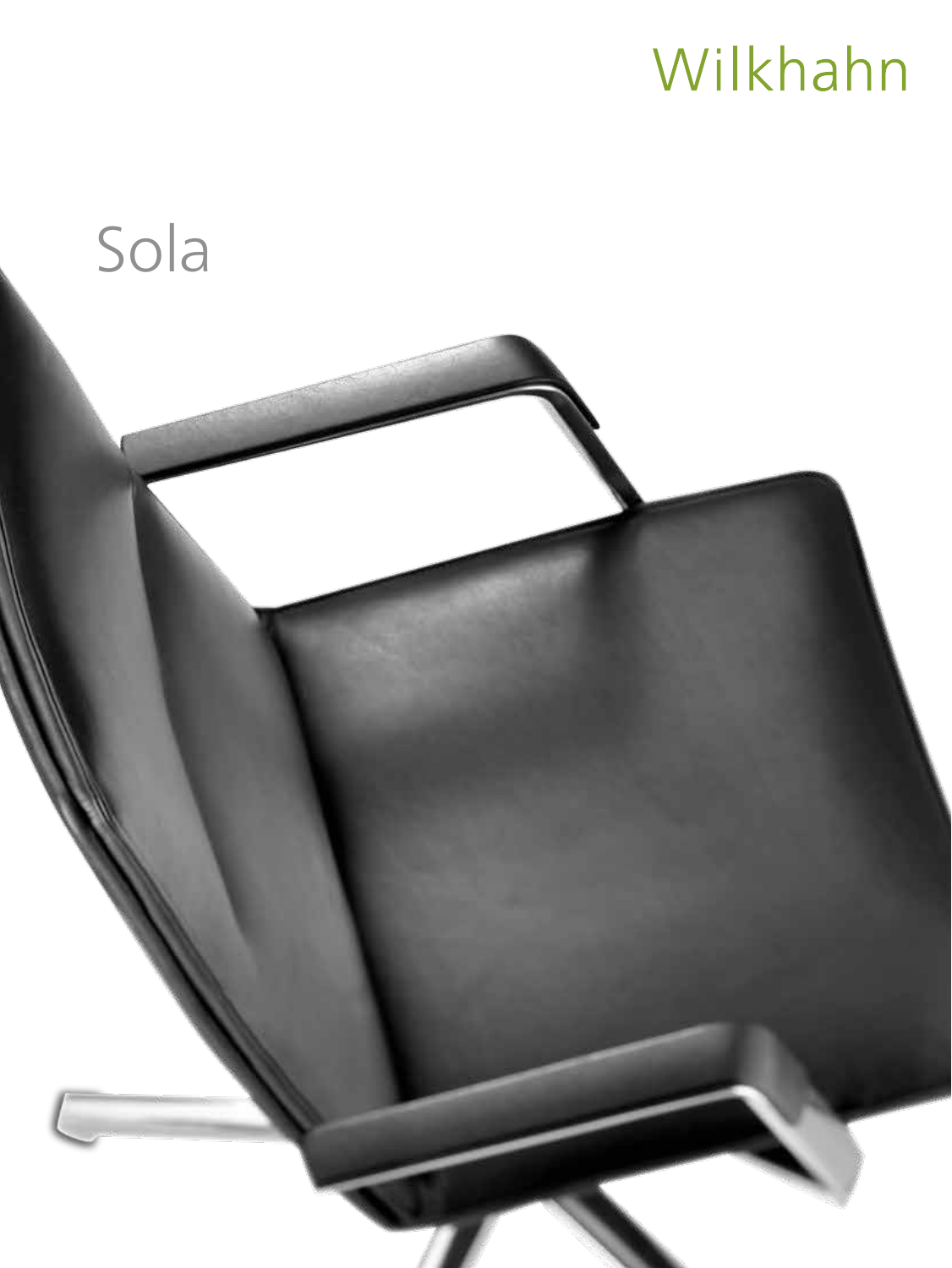

The cushion-like management grade upholstery lends this dynamic-looking chair an informal air, inviting people to take a seat.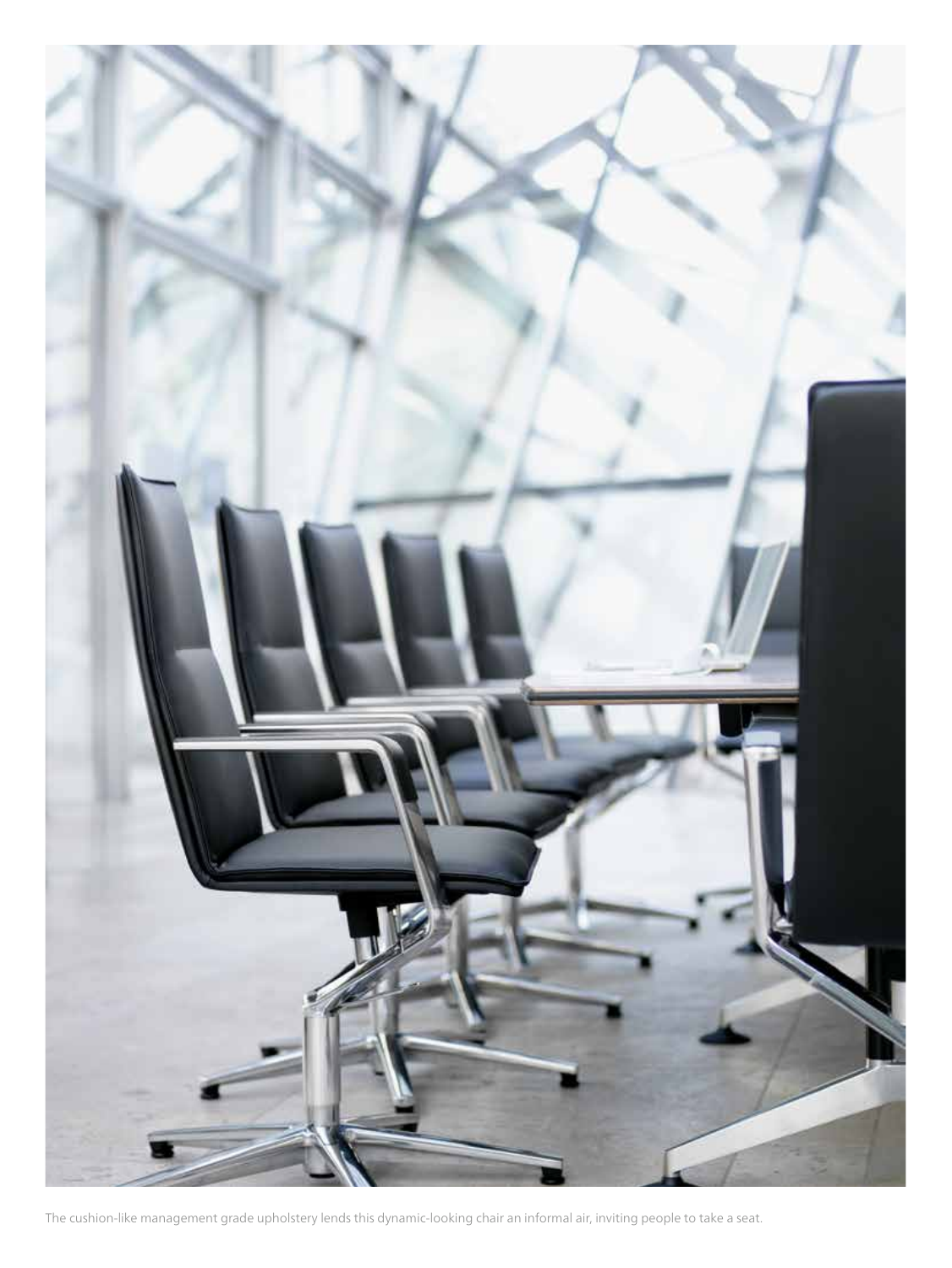# Sola

290 range, design: Justus Kolberg, licensed by Davis furniture

In typical Wilkhahn style, the swivel-mounted and height-adjustable Sola conference chair combines innovative comfort with a crisp design and high-quality appeal. The chair's aesthetic is defined by the linear shape of the seat shell and the distinctive lines of the aluminium frame. The frame branches out from the centre column into a V-shaped support that culminates in the armrests. The clever part is that the slender seat shell is swivel-mounted at the front and connected with a V-shaped support by two pressure springs at the rear. As a result, the chair offers sprung comfort, adjustable to suit preferences and a rocking motion so body and mind stay alert however long meetings last.

In addition to the clear design and the rocking feature, the first-class craftsmanship of the upholstery is also impressive. The back of the covered plywood shell includes double-thickness upholstery which creates a gap all the way round. This enhances the already slender profile. The type with management grade upholstery also has facing all the way round and quilted stitching, lending the chair a classy and slightly luxurious touch.



**291/7** Conference chair 日45/51 日101/110 日67 日68



**291/71** Conference chair 日44/53 日101/110 日67 日68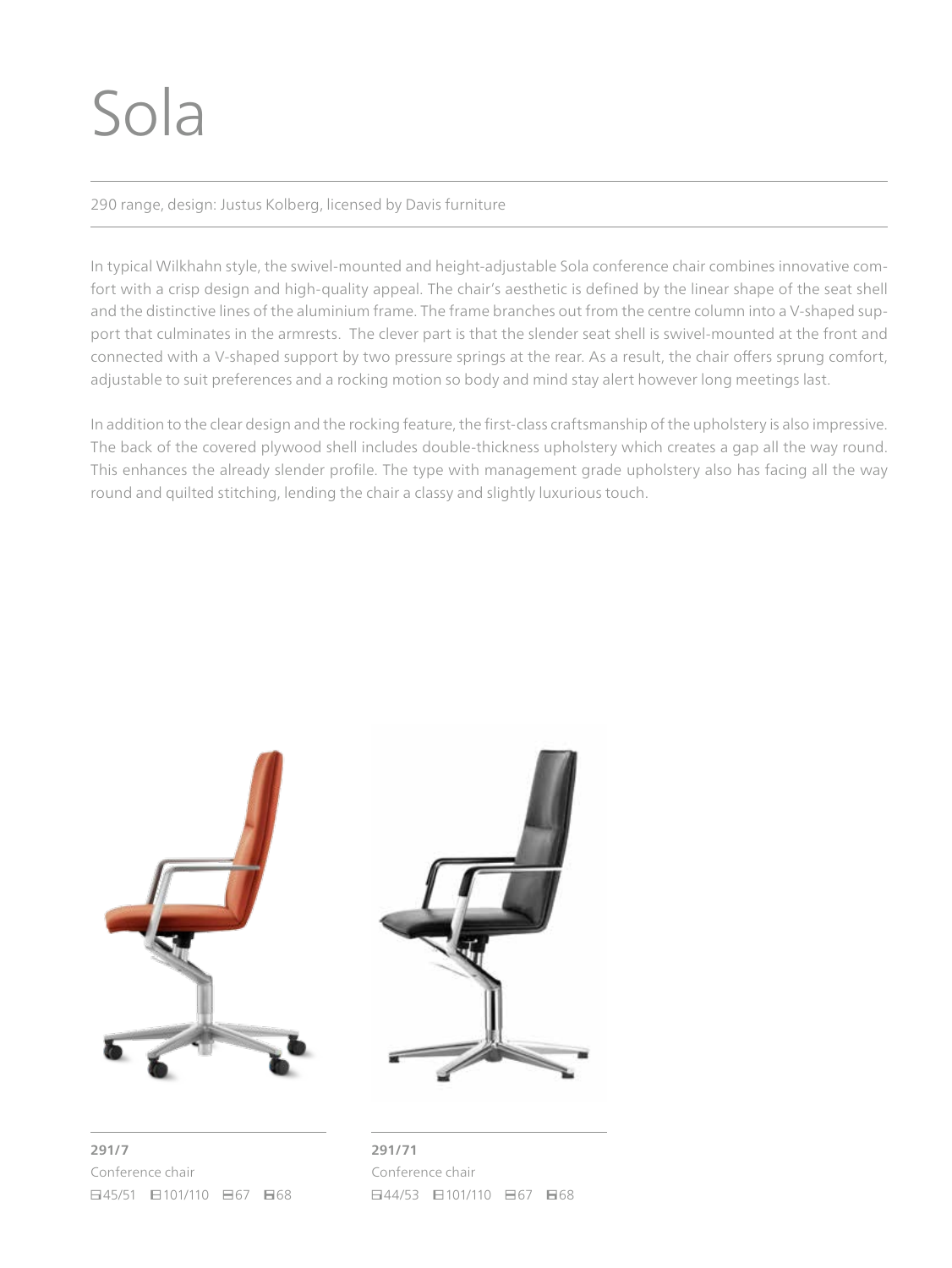

Its castors and ergonomic qualities make Sola an especially versatile piece of furniture ideal for conference rooms to meeting and project spaces to executive boardrooms.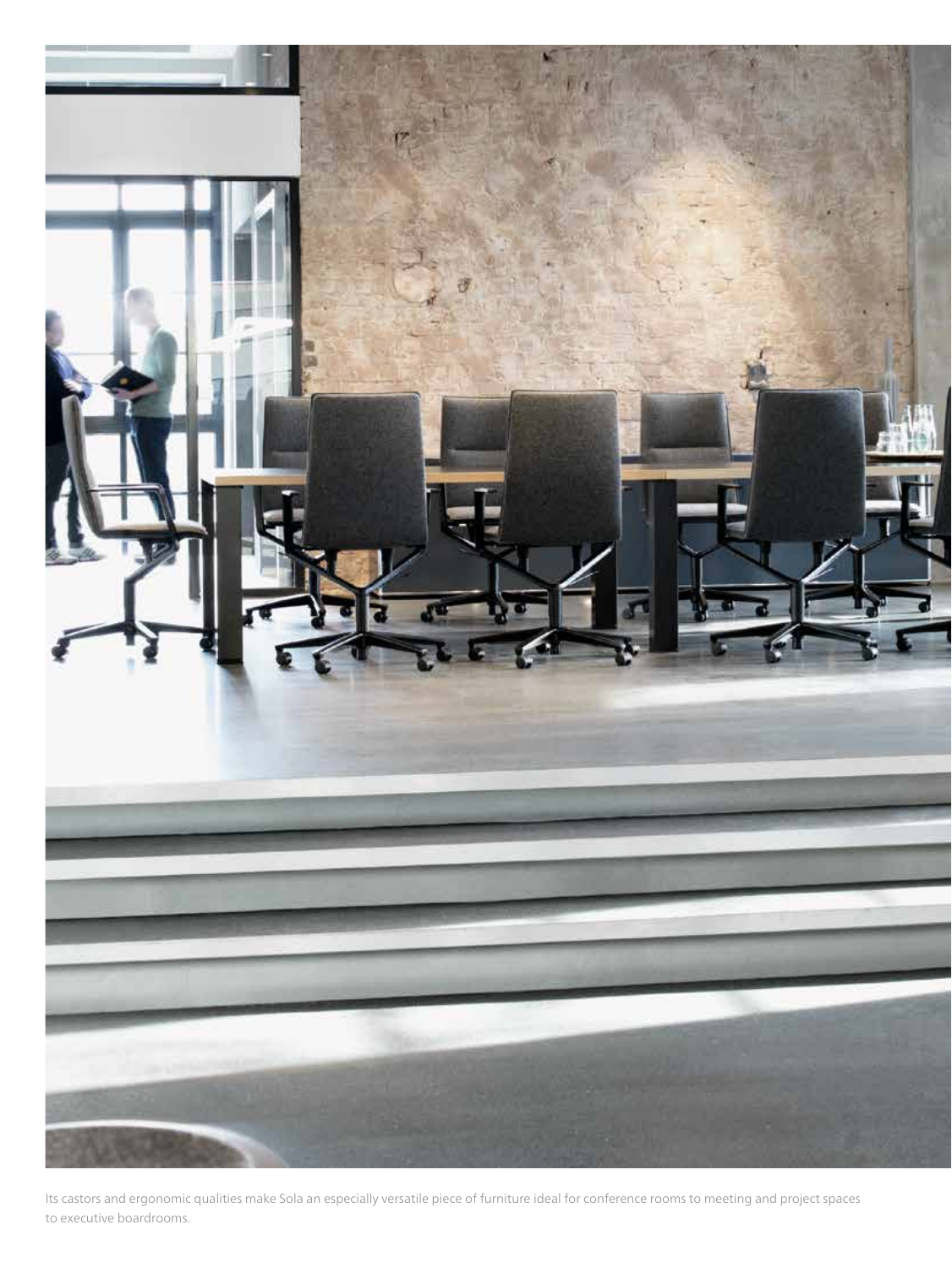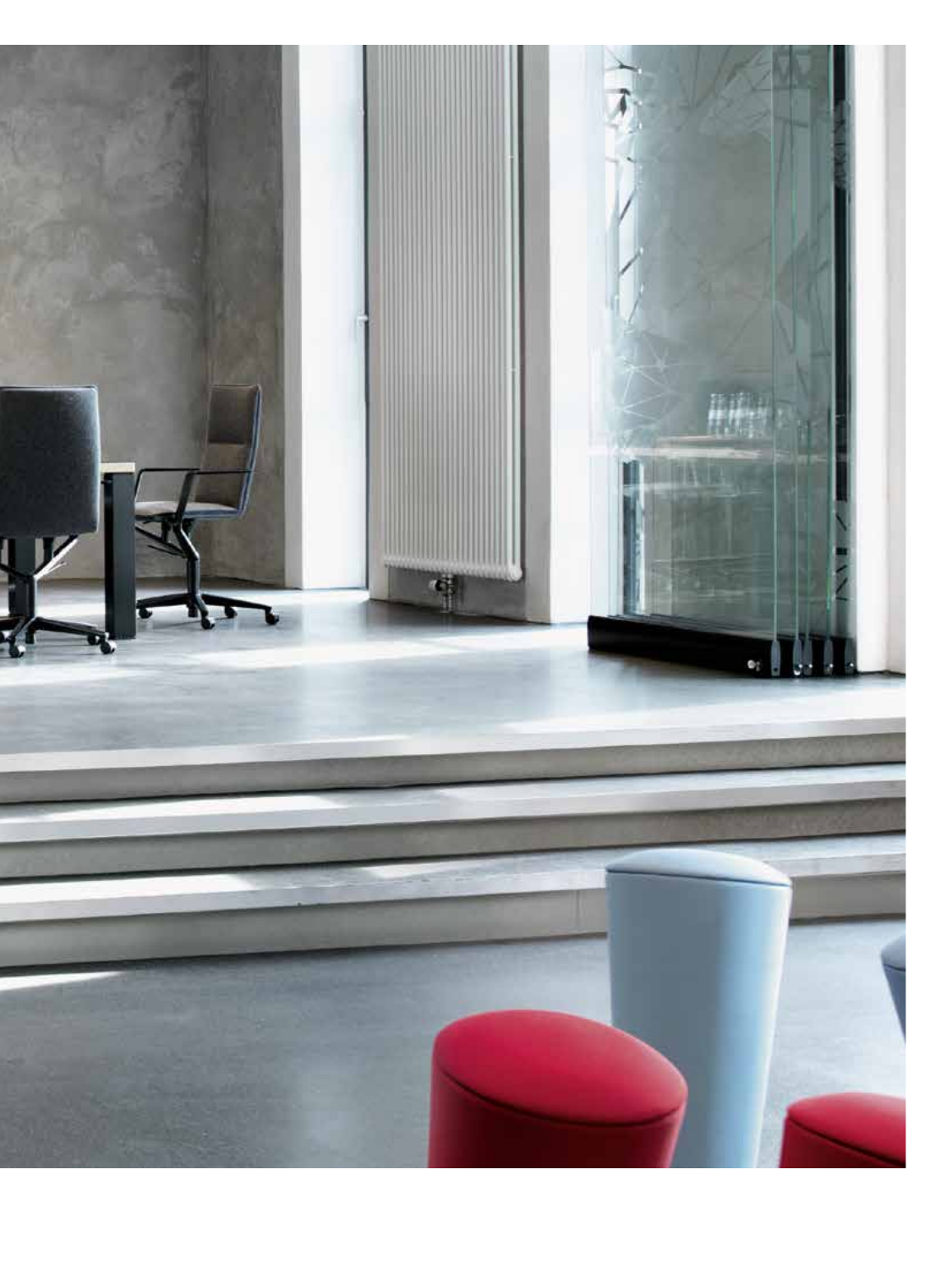

Sola coordinates with customised design concepts due to the broad range of frame surfaces and upholstery available.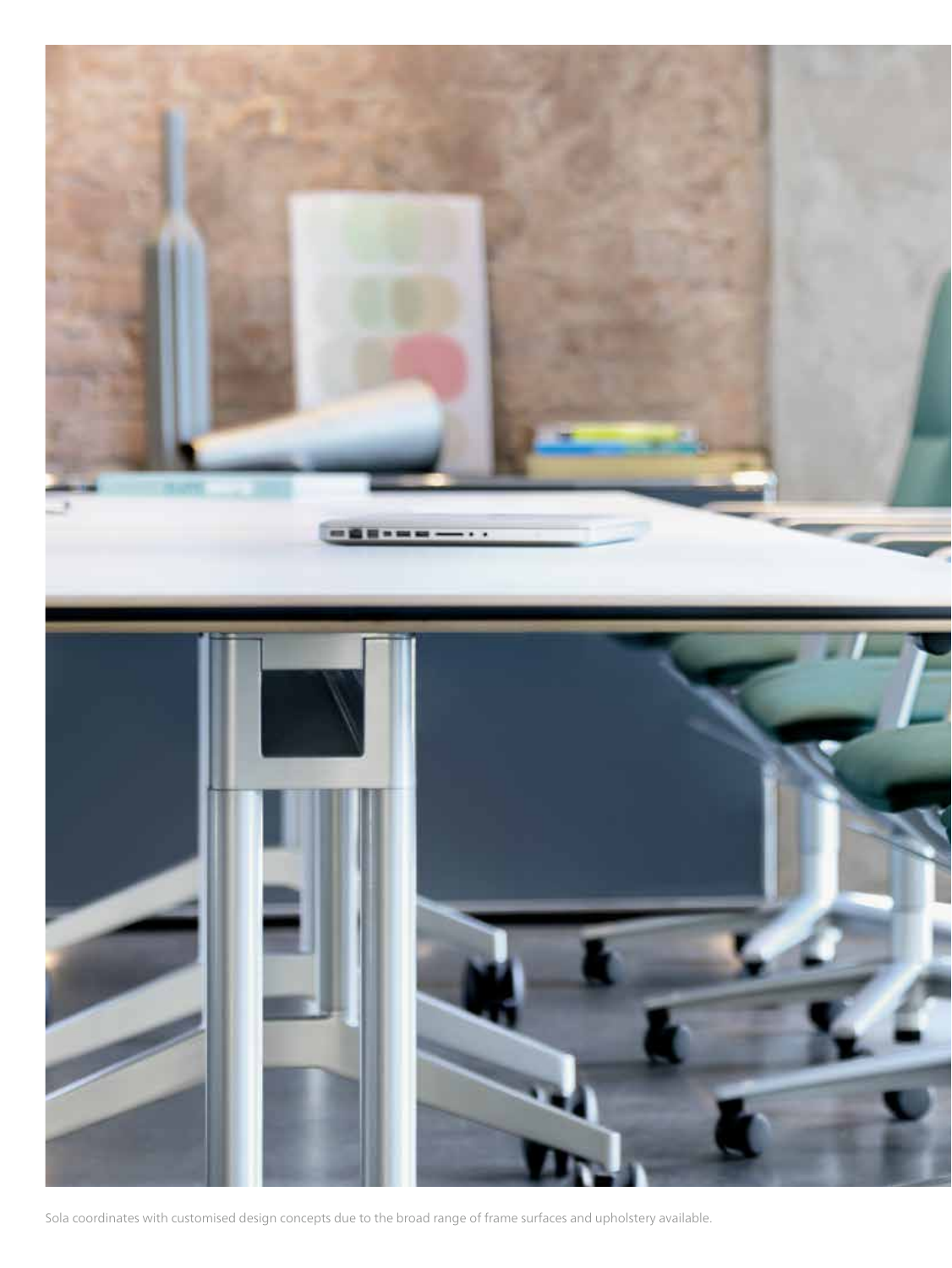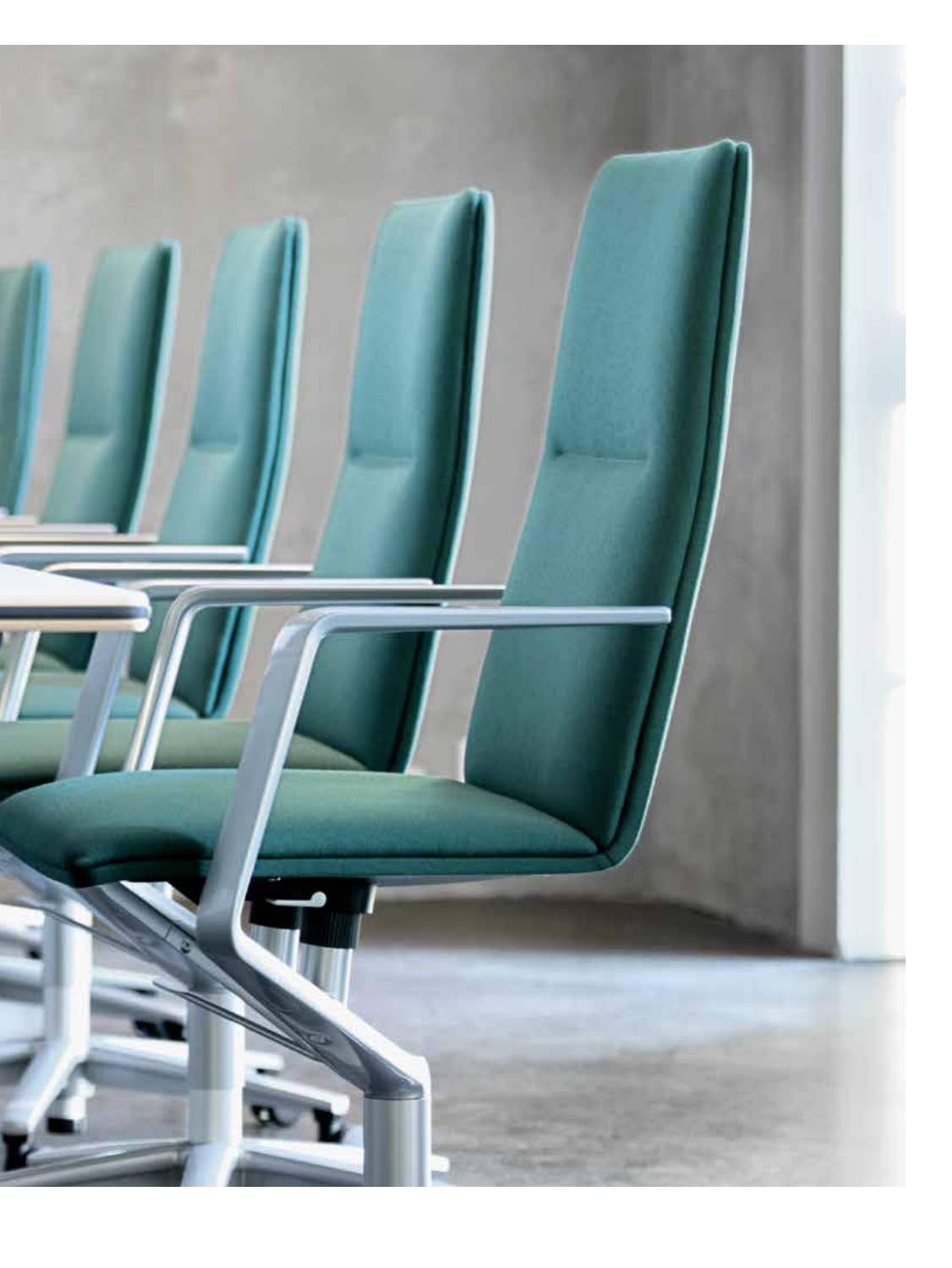

Precision and an attention to detail is also reflected in the upholstery. Stitching across the front divides the backrest into two areas and prevents unwelcome creases from forming.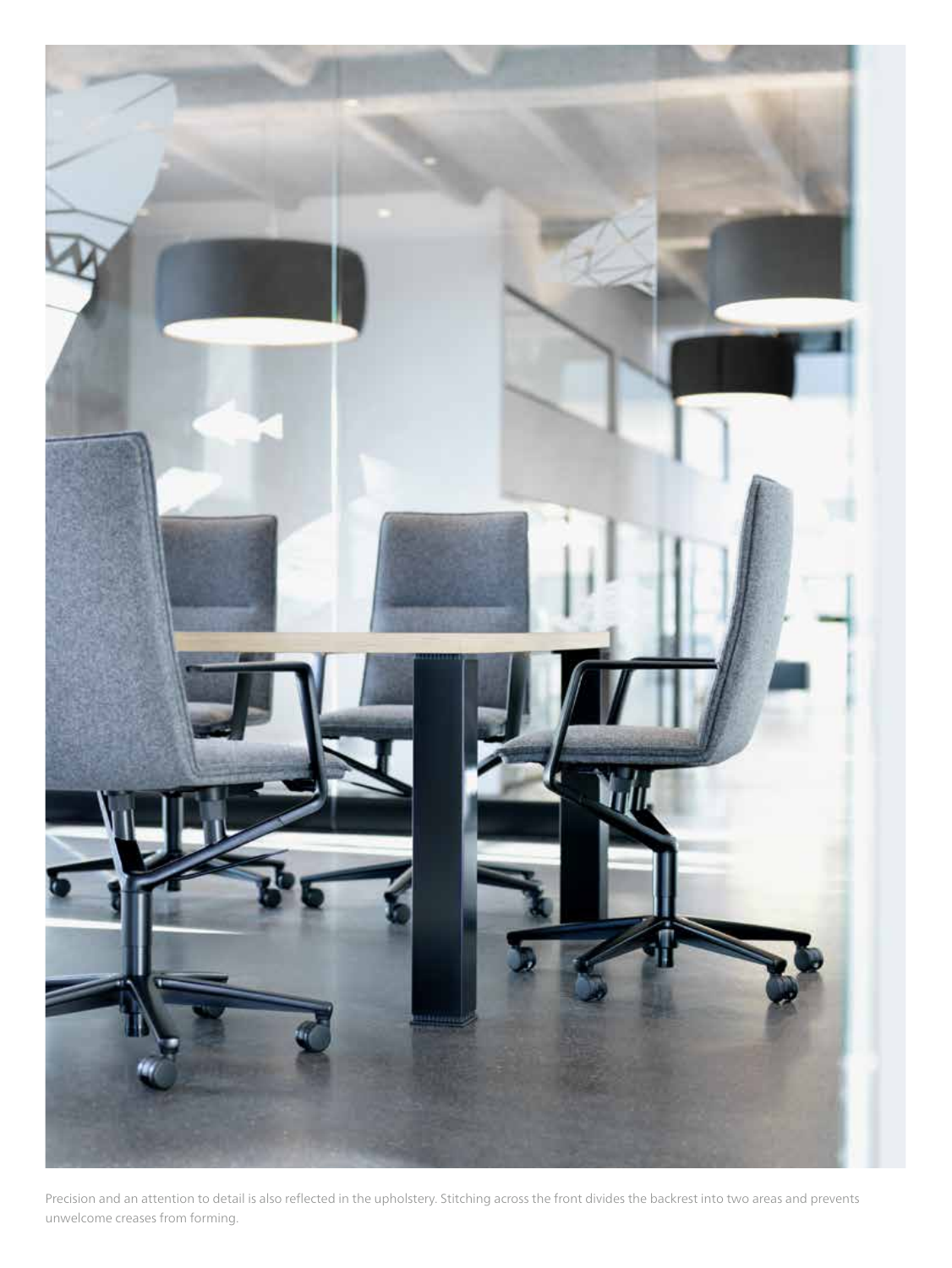#### **In detail**







The shell, swivel-mounted at the front, sits on the V-shaped support due to two pressure springs at the back. The springs are encapsulated, making them look like shock absorbers. One acts as a force accumulator the other allows adjustment of the counterpressure. The lever to adjust the height is integrated in a subtle and space-saving way.

A practical serrated knob can be turned to make the counter pressure harder or softer depending on body weight, leverage and individual preferences. A retractable, easy-touse lever will stop the chair from rocking if required. Whatever way you look at Sola, it's a sophisticated chair with an exceptional and high-quality design.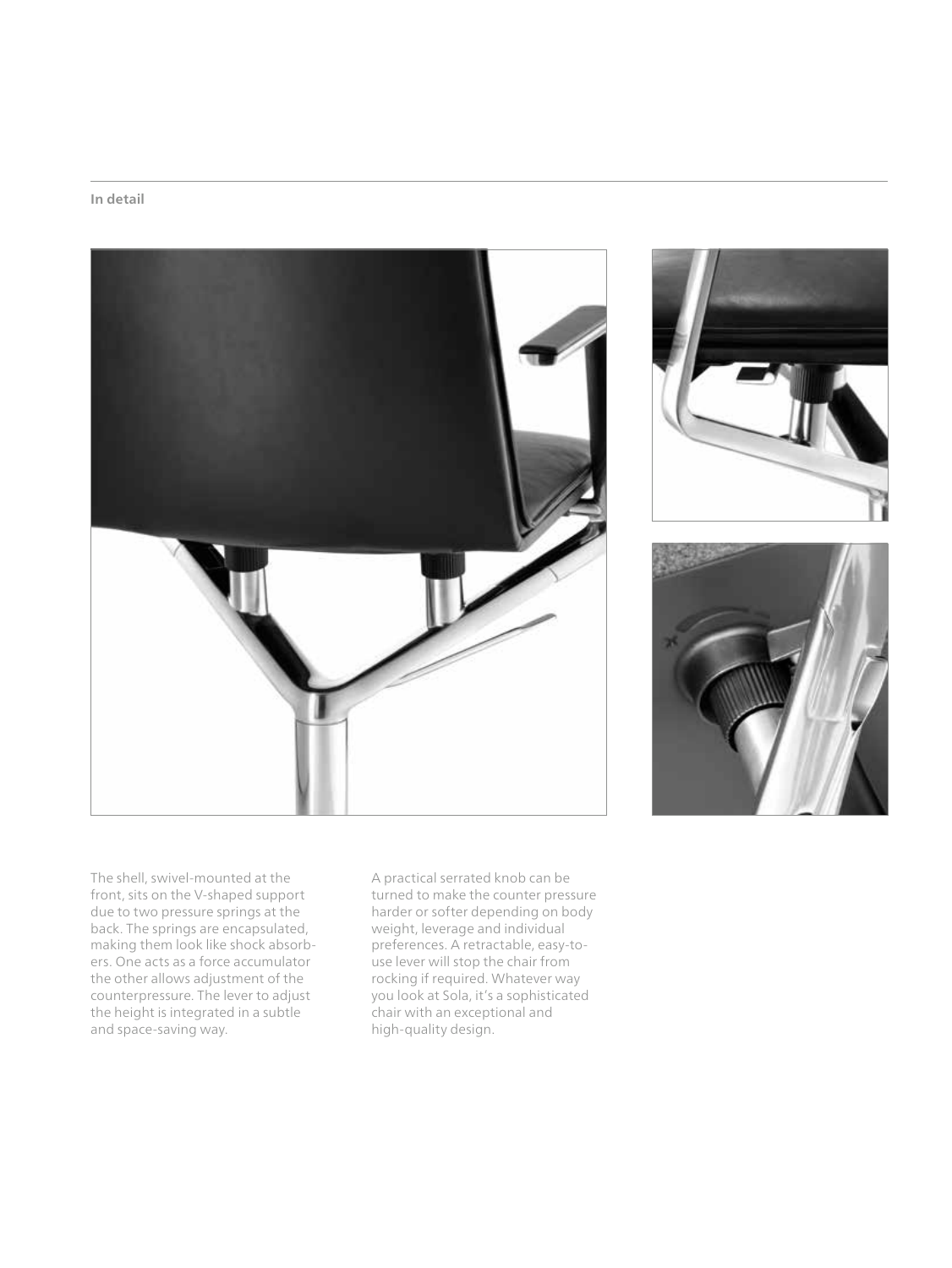#### **Frame surfaces**



Aluminium high-lustre polished, coated black matt or in a silver satin finish

#### **Upholstery materials**



60 | 62 | 63 | 66 | 67 | 68 | 69 | 74 | 87 See the price list or catalogue for all upholstery materials and more colours

#### **Optional armrest pads**



Black plastic or leather 74, 87 You can find all upholstery materials and further colours in our media center

#### **Technical information**

Swivel-mounted conference chair, height adjustable via a gas lift with a unitary seat shell made of moulded plywood, covered on the rear, upholstery element on the inside with padded cut foam, management grade upholstery also with facing all the way round and with quilted stitching. Superior sprung comfort due to an adjustable rocking capability. Frame made of die-cast aluminium and consisting of a five-star base frame, optionally on glides or load-dependent breaking twin wheel swivel castors, V-shaped bearer and armrests, optionally with armrest pads.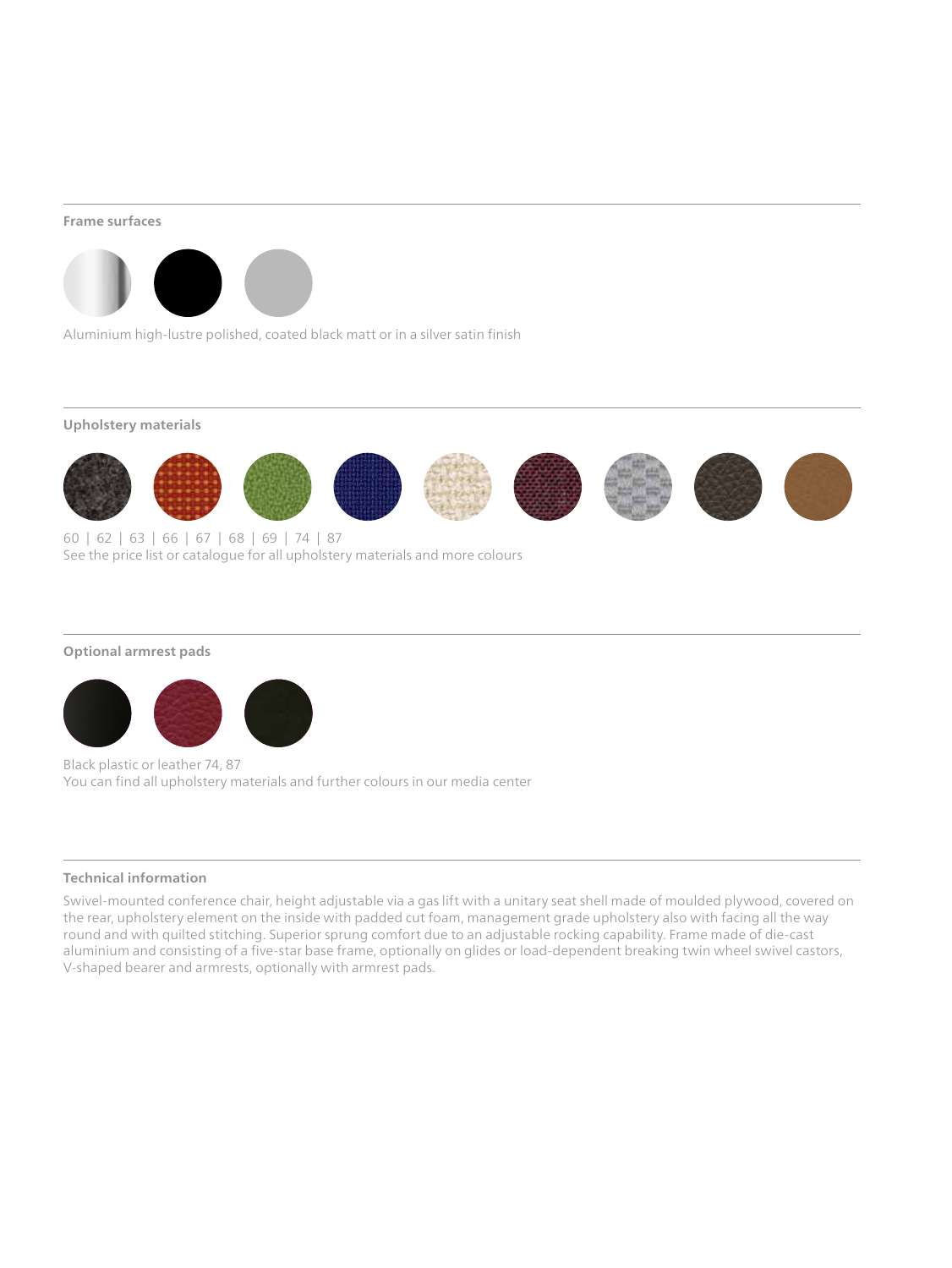

With top-quality leather and a high-lustre polished frame, Sola is conference culture at its best – here with the matching Logon table model.